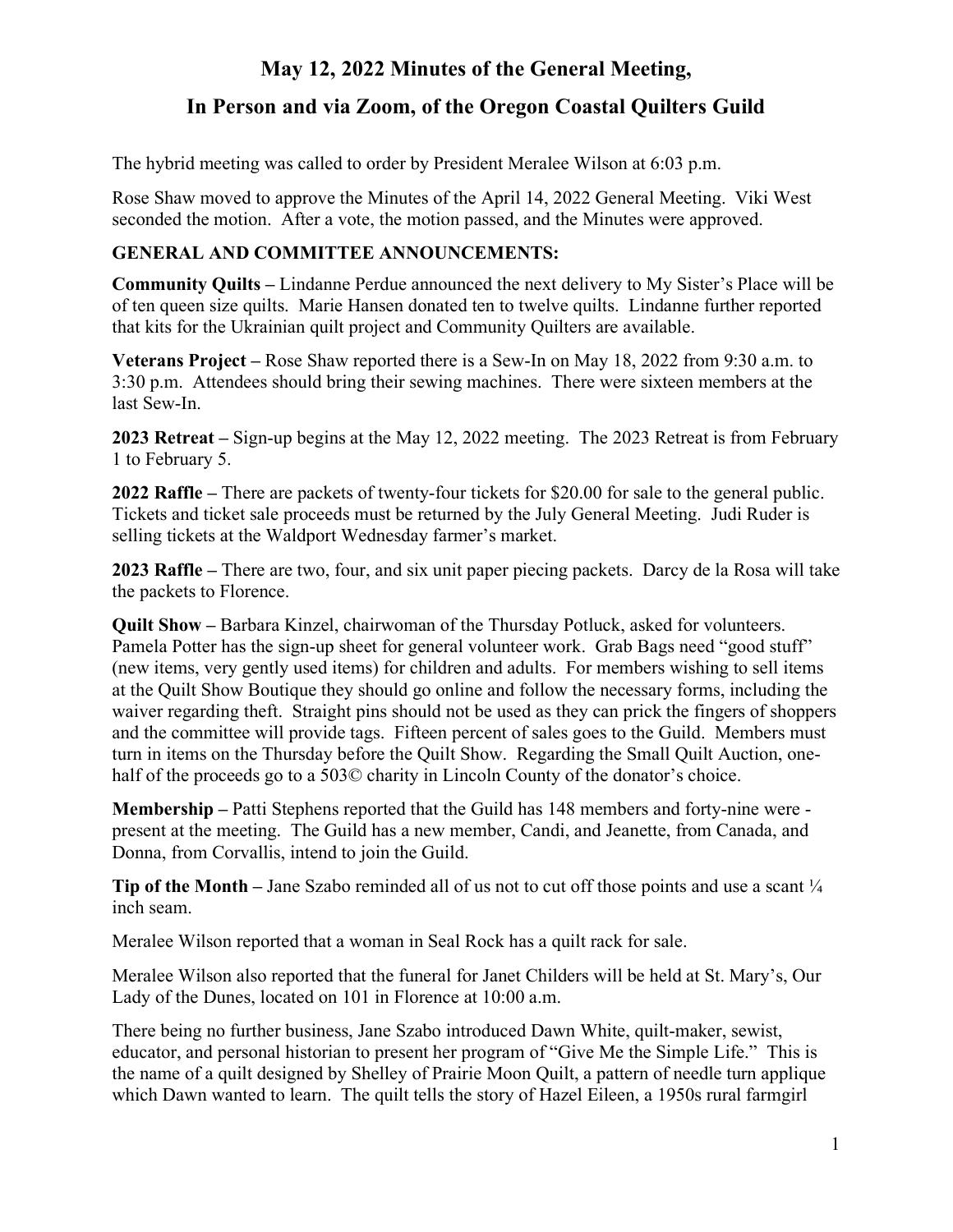### **May 12, 2022 Minutes of the General Meeting,**

## **In Person and via Zoom, of the Oregon Coastal Quilters Guild**

who died young at age thirty-two. On Christmas morning when Hazel was fourteen, she received a diary and proceeded to write in it almost every day to the night before her wedding. There are twelve blocks in the Hazel's quilt and each block represents an event in Hazel's life. Dawn first saw Shelley's quilt at Paducah in 2017. Inspired by the fabric line, "This and that" designed by Jill Finlay, Dawn decided to create her version of Hazel's quilt.

The design contains a central medallion with eight more blocks, all on point. Dawn's approach was to bring out the blues, reds, yellows, and greens in the fabric line in part by fussy cutting. Although Dawn stated she did not make any changes except small ones, those small changes necessitated the use of quilt math at almost every turn.

Block one is called "Missouri Farm Girl" for Hazel's geographical background.

Block two is called "The Summer of '51."

Block three is called "Canasta" as that is a card game Hazel and her family enjoyed playing.

Block four is called "Coal Miner's Granddaughter" in a nod to Hazel's grandfather who made his living in the coal mines.

Block five is called "Corn & Beans & Other Things."

Block six is called "Best Christmas Ever" as that is the Christmas Hazel received her diary.

Block seven is called "Aunt Ruby's Choice."

Block eight is called "Domestic Bliss" in recognition of Hazel's very happy domestic life with her husband and children.

Block nine is called "Fancy Farm Girl."

Block ten is called "Fair Weather."

Block eleven is called "Moonlight & Roses."

Dawn used red material for the scalloped frames of each block. And she appliqued the medallion in the center block.

The quilt is 97.5 inches square.

The program having concluded,

The Block of the Month, Stars, was awarded to Pamela Potter.

The Quilter's Surprise went to Pat Laub who received charm squares, a bag pattern, and a ruler.

Nifty Notion went to Patti Stephens who received a DayKeeper, and 2.5 square ruler.

SABLE award twenty fat quarters and announced the theme for the June general meeting is "Farmer's Market."

For Show and Share: